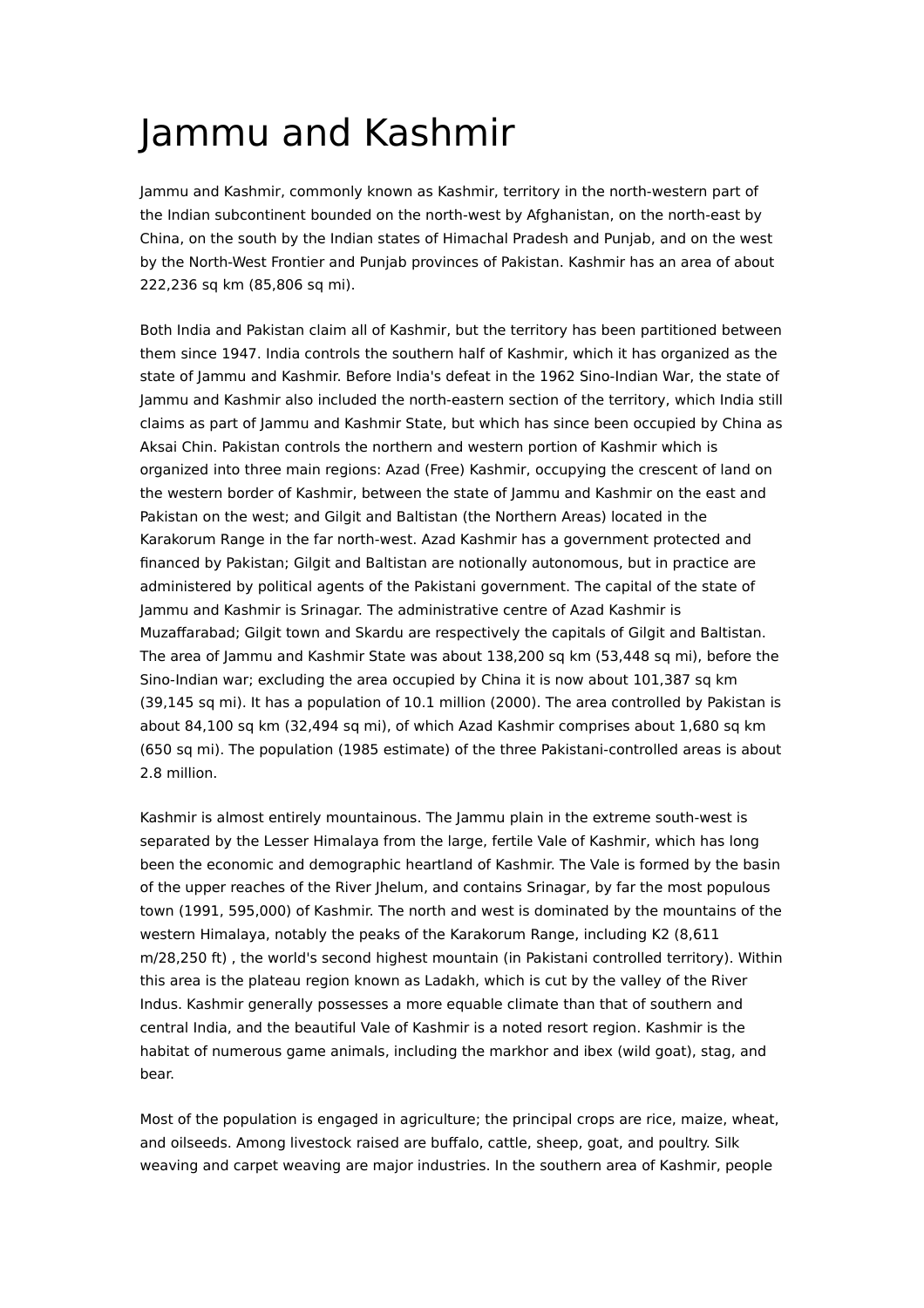are Muslims to the west of the city of Jammu, and Hindu and Sikh to the east; Hindi, Punjabi, and Dogri are their main languages. The people of the Vale of Kashmir, who comprise the majority of the population, are predominantly Muslim, and speak Urdu and Kashmiri. The sparsely inhabited northern and western region of Ladakh and beyond is home to Buddhist Mongoloid peoples speaking Balti and Ladakhi.

Kashmir is an ancient country, much fought over because of its strategic location. According to tradition, its name derives from the Khasi, a people who lived in the northern mountains several centuries before the Christian era. The country was originally a stronghold of Hinduism; Buddhism was introduced about 245 Bc. Beginning in the mid-14th century AD, Muslim sultans controlled the area for two centuries. Akbar, the Mughal emperor of Hindustan, conquered Kashmir between 1586 and 1592, and it became a part of the Mughal Empire. Between 1756 and 1819 it was under Afghan rule; in the latter year, Kashmir was conquered by Ranjit Singh, the Sikh maharaja of the Punjab. In 1846 Kashmir was annexed to the (Hindu) Dogra kingdom of Jammu; the Dogra dynasty continued to rule the region until August 1947, when British India was partitioned into a predominantly Muslim Pakistan and a predominantly Hindu India.

Following partition, a section of the Muslim population of Kashmir demanded accession to Pakistan. The reigning maharaja, Sir Hari Singh, a Hindu, resisted the pro-Pakistani movement. Pakistan invaded the area, after which the maharaja signed the Instrument of Accession to the Indian Union. India thereupon dispatched troops to Kashmir, and in the ensuing conflict forced the Pakistanis to yield ground. Through mediation organized by the United Nations, a ceasefire agreement between the two nations was concluded in January 1949. Subsequent UN efforts to secure troop withdrawals and develop a plebiscitary plan satisfactory to both sides were unsuccessful. Heavy border fighting broke out in 1965 and again in 1971, and led to the "line of control" which has since formed the boundary between the Indian- and Pakistani-controlled sections of Kashmir. China began conducting military manoeuvres in the border areas of eastern Kashmir in the 1950s. Since India's defeat in the Sino-Indian war of October 1962, the north-eastern part of Ladakh, in Jammu and Kashmir state, has been occupied by China. The Chinese authorities have since built a strategic road throughout the disputed territory, connecting Sinkiang with Tibet.

Following the bitterly contested state elections in 1987 unrest in Jammu and Kashmir increased. From 1989 Muslim Kashmiri separatists began guerrilla attacks against Indian officials and troops deployed in the state. India responded by increasing its troop deployment in the region. Following violent clashes between militants and security forces, President's Rule was imposed by the Indian government in Jammu and Kashmir State in July 1990. The situation further strained relations between India and Pakistan; Pakistani Prime Minister Benazir Bhutto gave her public, verbal support to the rebels. In January 1994 the two governments held talks concerning Kashmir, but no real progress was made. There was a new upsurge in guerrilla activity, including the kidnapping of foreign tourists, as well as reports of severe measures by Indian troops. Elections were held in Jammu and Kashmir in May 1996 for the first time since the imposition of direct rule in 1990. There was high security in the face of calls by several separatist groups for an electoral boycott and threats of violence and disruption by militants. Separatist groups claimed that members of the